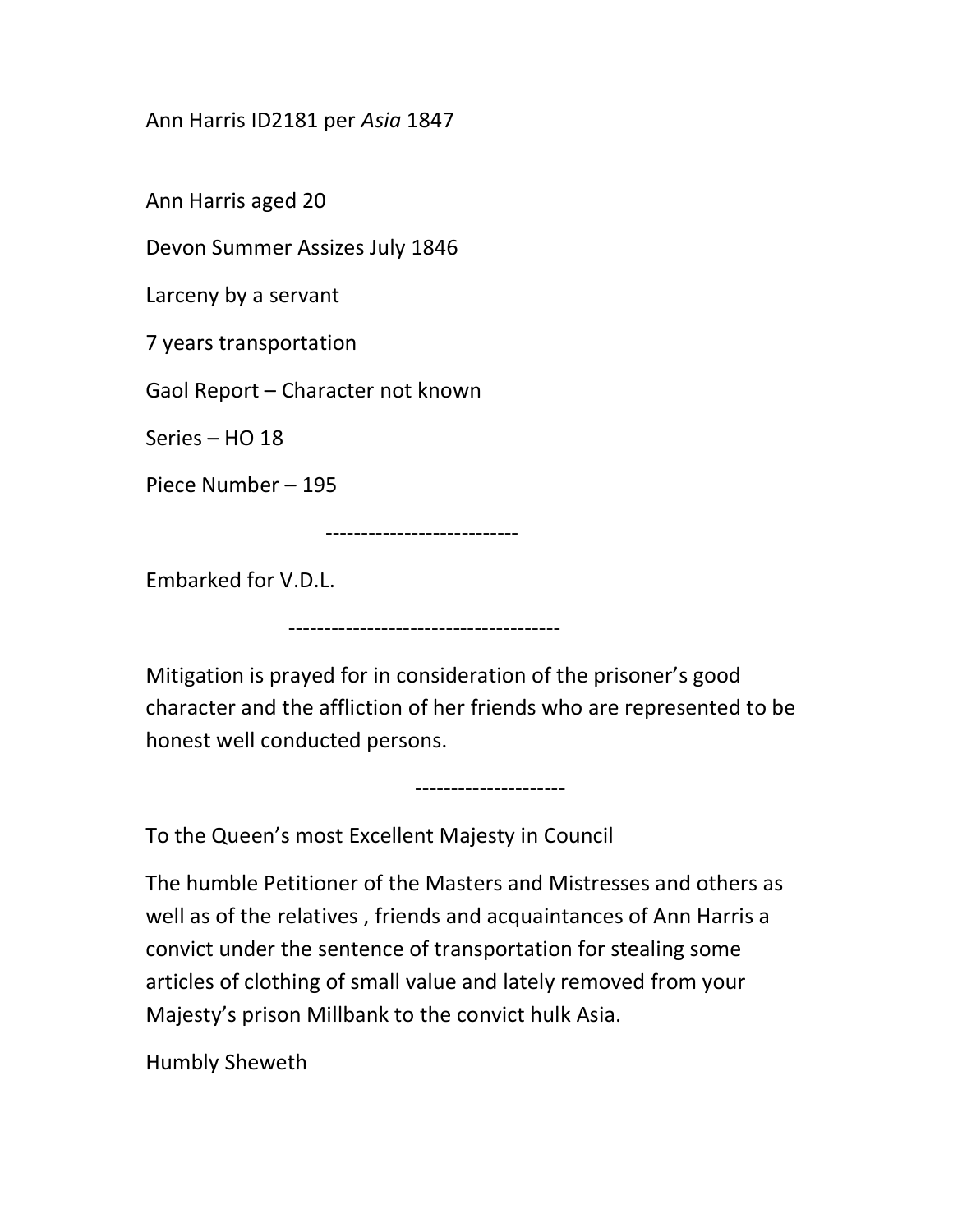That the above named Ann Harris is now under the age of twenty one years as her parents [ ] that previously to her committing the offence forf which she is now under sentence of transportation she had maintained a character for honesty and general good conduct as far as your Petitioners known and believe and as appears by the certificates of Mr William Pope (of Spencercombe) Mr Hannah Pearce and Mrs Jane Searles during the period of the said Ann Harris's service with them respectfully. That the said Ann Harris is the eldest of eleven children eight of whom are still living. That her parentsd and family have been honest and industrious persons , that her father William Harris was employed for 15 years upon one farm in the Parish of Crediton in the County of Devon called Great Leigh during some part of the time by a Mr Mortimer, the certificate of whose son (Mr George Mortimer) is hereby annexed, and during the remaining part of the time by a Mr Frances Lee whose certificate given on the determination of the service is also hereby annexed . That Edward Fey the maternal Grandfather of the said Ann Harris worked as a Labourer for nine years or thereabouts for the undersigned Mr Jolin Madge whose certificate is hereby annexed and for nine years or thereabouts partly for the undersigned Mr William Roper (of Ash) and partly for one Mr Hugh May since deceased and altogether upon several farms in the same locality for upwards of thirty years being all the time in one and the same house as the undersigned Messrs John Margo, William Pope (of Ash) John May (son of the said Hugh May) and John Searles or some of them known or believe to be true. That the parents of the said Ann Harris are much distressed at the idea of their child being transported to so distant land that your Petitioner would venture to hope and believe that a milder punishment would be sufficient to answer the euos of Justice and to deter the said Ann Harris from again committing any offence against the Law and lastly your Petitioner 's are assured that the said Ann Harris would cause great pain and grief to the several members of a large industrious and honest family, Grandfather and Grandmother, father and other brothers and sisters as well as other more or less usually relate to the unhappy convict.